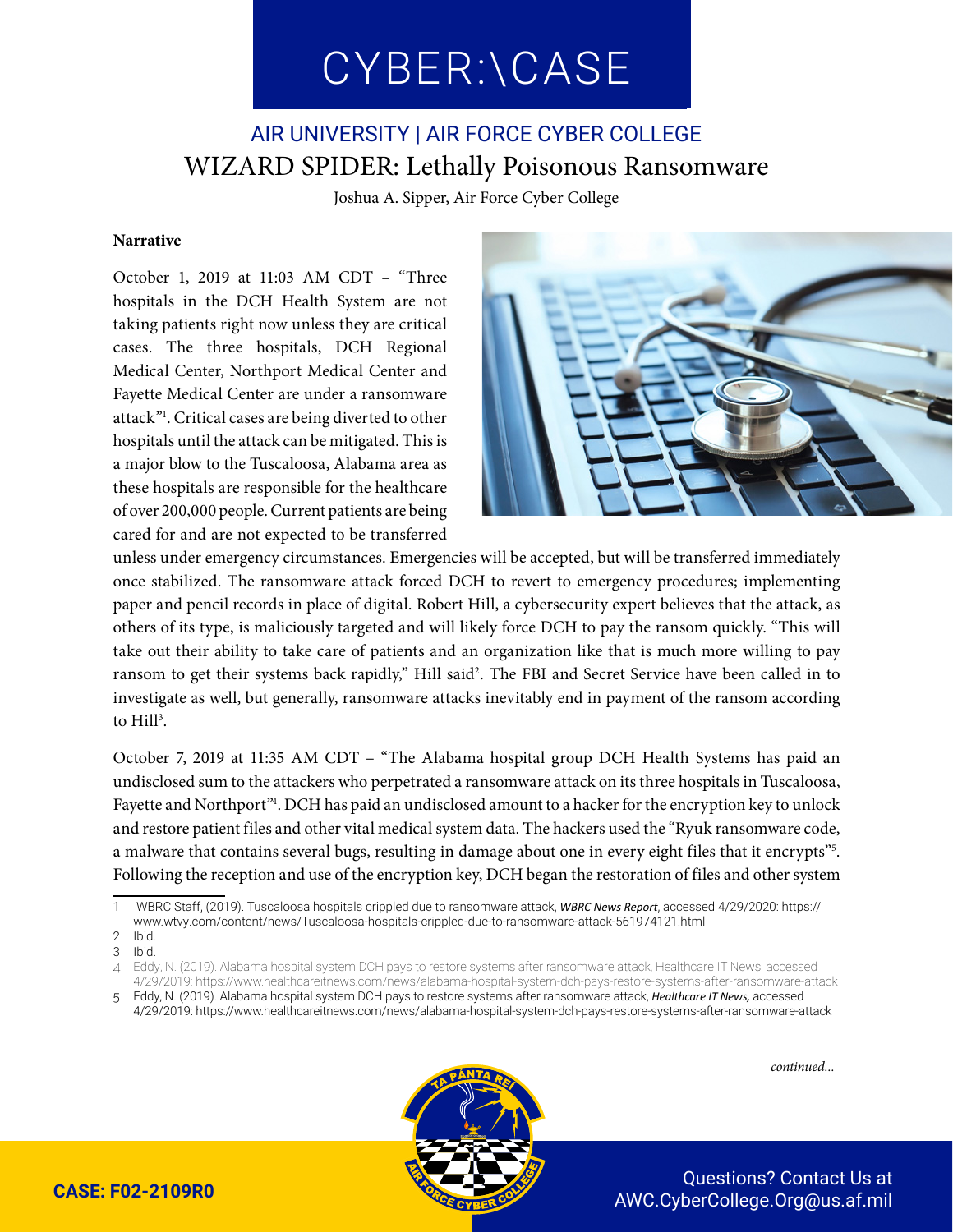data in order to return to normal operations. "This will be a deliberate progression that will prioritize primary operating systems and essential functions for emergency care. DCH has thousands of computer devices in its network, so this process will take time," officials said in the statement<sup>6</sup>. Further analysis from cybersecurity experts revealed the probable origin of the attack. "A California-based cybersecurity firm believes the group of hackers who use the particular ransomware software found on DCH Health System computers work from Russia"7 . This is based on signature data obtained through analysis of the "Ryuk" attack which was first spotted in August of 2018. "The cybersecurity firm Crowdstrike believes the Ryuk ransomware attacks emanate from a hacker group in Russia known as "WIZARD SPIDER" and that the Russian group has netted about \$3.7 million in bitcoins since August 2018"8 .

\*\*\*\*\*\*\*\*\*\*\*\*

December 23, 2019 – "Four patients of the DCH Health System filed a federal class-action lawsuit Monday alleging that the three west Alabama Hospitals violated health information privacy laws and disrupted their medical care when the system was hit with a ransomware attack in October"9 . The patients cited negligence, invasion of privacy, breach of contract and breach of fiduciary duty in the lawsuit due to the effects of the ransomware exploitation. The negligence claim was related to health care workers being unable to address patient needs due to a lack of adequate data protection<sup>10</sup>. Invasion of privacy was related to the same lack of data protection which led to medical records being open to unauthorized parties<sup>11</sup>. Breach of fiduciary duty was purely related to the absence of care provided by medical personnel because of the lack of access to proper data, stemming from the lack of data and access protection incumbent upon the DCH Health System<sup>12</sup>. The patients also commented that several, critical healthcare benefits were denied them during the attack including: lost access to prescription medications and medical files, compromised medical files, disruption of healthcare, and lost access to necessary healthcare. "Sheneka Frieson, who filed as a plaintiff on behalf of a 7-year-old girl, claimed the girl went to Northport Medical Center for a severe allergic reaction that caused the girl's eyes to swell shut. A nurse allegedly told Frieson that the hospital was only taking emergency room patients and it would be a four to five-hour wait to be seen because of the ransomware attack. Frieson's, whose only options were to drive to Walgreens or go to Birmingham for medical care, claimed in the lawsuit that the girl's swelling took three days to go down 'as a consequence

<sup>6</sup> Landi, H. (2019). Alabama health system pays hackers responsible for ransomware attack as FBI warns more to come, *Fierce-Healthcare*, accessed 4/29/2019: https://www.fiercehealthcare.com/tech/alabama-based-dch-health-system-pays-hackers-responsible-for-ransomware-attack-as-fbi-warns

<sup>7</sup> Burkhalter, E. (2019). DCH Hospital System pays Russian hackers in ransomware attack, *AlabamaReporter.com*, accessed 4/29/2019: https://www.alreporter.com/2019/10/05/dch-hospital-system-pays-russian-hackers-in-ransomware-attack/

<sup>8</sup> Ibid.

<sup>9</sup> Koplowitz, H. (2019). DCH Health System patients file federal suit over ransomware attack, *AL.com*, accessed 4/29/2019: https:// www.al.com/news/tuscaloosa/2019/12/dch-health-system-patients-file-federal-suit-over-ransomware-attack.html

<sup>10</sup> Koplowitz, H. (2019). DCH Health System patients file federal suit over ransomware attack, *AL.com*, accessed 4/29/2019: https:// www.al.com/news/tuscaloosa/2019/12/dch-health-system-patients-file-federal-suit-over-ransomware-attack.html

<sup>11</sup> Koplowitz, H. (2019). DCH Health System patients file federal suit over ransomware attack, *AL.com*, accessed 4/29/2019: https:// www.al.com/news/tuscaloosa/2019/12/dch-health-system-patients-file-federal-suit-over-ransomware-attack.html

<sup>12</sup> Koplowitz, H. (2019). DCH Health System patients file federal suit over ransomware attack, *AL.com*, accessed 4/29/2019: https:// www.al.com/news/tuscaloosa/2019/12/dch-health-system-patients-file-federal-suit-over-ransomware-attack.html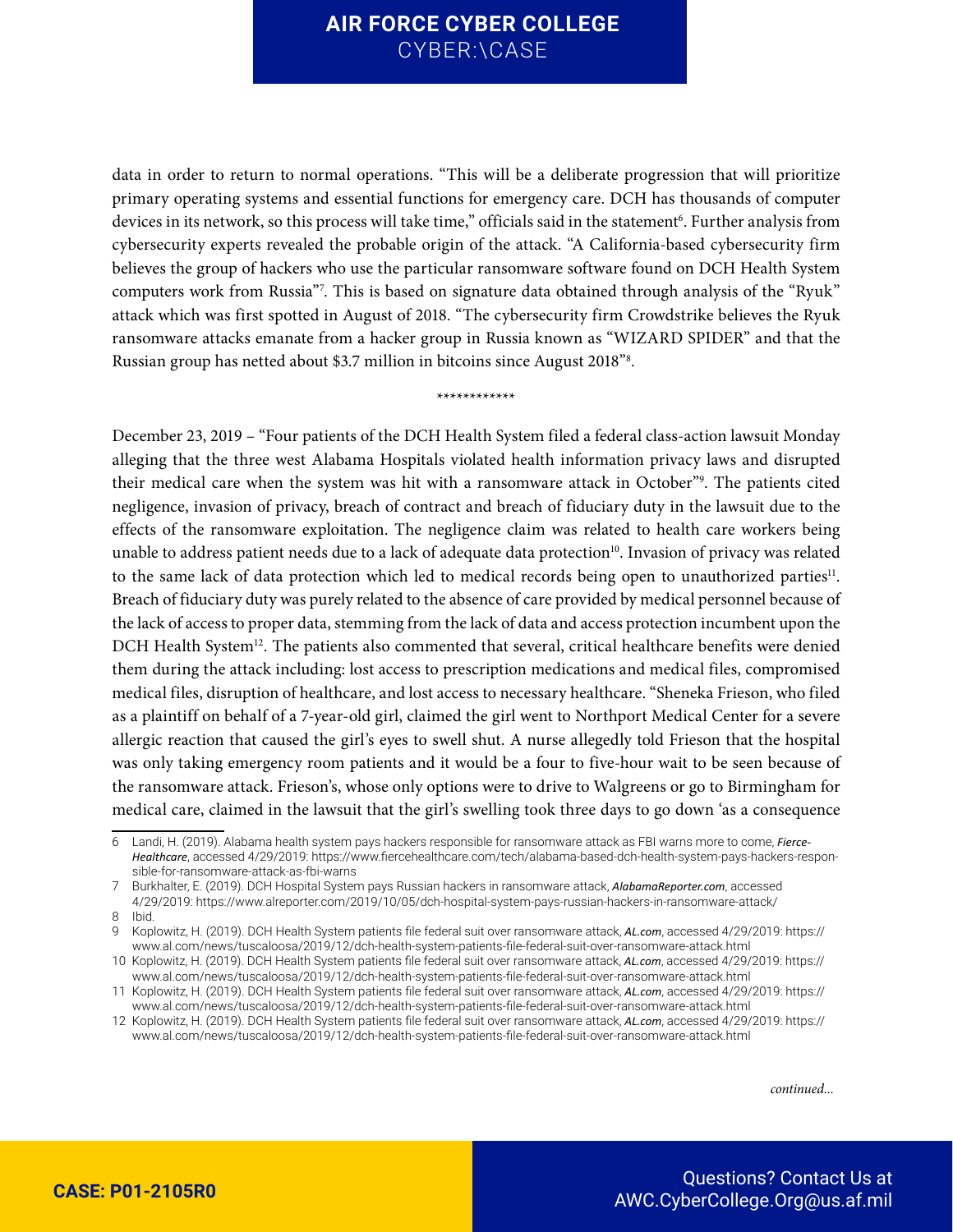of this disruption to her medical care'"13. This is all in addition to a growing list of institutions whose data has been ransomed or exfiltrated as a result of hacks. "DCH is just the latest in ongoing health data breach lawsuits in the last year. Most recently, Solara Medical Supplies was hit with a class-action lawsuit, following a months-long breach that impacted about 114,000 patients"<sup>14</sup>.

The attacks were also followed by analysis from law enforcement agencies, espousing the need for attention to tracking down malicious hackers and bringing them to justice. "The FBI issued a warning Oct. 2 that ransomware attacks are becoming 'more targeted, sophisticated and costly, even as the overall frequency of attacks remains consistent'"15. The sophistication is likely a result of the frequency of attacks as hackers will undoubtedly learn more and they repeat the process of the attack. "Cybercriminals are increasingly targeting software commonly used by managed and other third-party service providers…as was the case in the August incident in which 22 cities and towns in Texas were impacted, according to Emsisoft, a security firm involved in the investigation. The average ransom demand also has continued to increase in 2019. If one organization is willing to pay \$500,000, the next may be willing to pay \$600,000, Emsisoft said in its report<sup>"16</sup>. Regardless of the consequences, law enforcement is generally against paying ransoms. "The FBI does not advocate paying a ransom, the agency said, 'in part because it does not guarantee an organization will regain access to its data.' In some cases, victims who paid a ransom were never provided with decryption keys"<sup>17</sup>. Ransomware shows no sign of slowing, with at least 621 government entities, healthcare service providers, school districts, colleges and universities affected by ransomware in the first nine months of 2019, with 491 of those attacks against healthcare providers<sup>18</sup>.

#### *Background: Ransomware Analysis*

Hackers have at their disposal an arsenal of cyber weaponry ready for immediate deployment. While some attacks can take weeks, months, and even years to plan and execute, malware attacks are available and ready for immediate release, causing 20 billion dollars in lost revenue annually<sup>19</sup>. Ransomware carries with it the capacity for multiple levels of damage including monetary, psychological, reputational, legal, and even physical effects. Each of these are explored in the Narrative above and will be covered throughout this analysis section. Obviously, the monetary damage results from loss of revenue from having to pay the ransom as well as the inability to operate as well as ensuing lawsuits. The psychological effects stem from the damage done to reputation as well as the health and welfare of patients and potentially employees as

<sup>13</sup> Koplowitz, H. (2019). DCH Health System patients file federal suit over ransomware attack, *AL.com*, accessed 4/29/2019: https://www.al.com/news/tuscaloosa/2019/12/dch-health-system-patients-file-federal-suit-over-ransomware-attack.html

<sup>14</sup> Davis, J. (2020). DCH Health Faces Federal Lawsuit After 10-Day Ransomware Attack, *HealthITSecurity.com*, accessed 4/29/2020: https://healthitsecurity.com/news/dch-health-faces-federal-lawsuit-after-10-day-ransomware-attack

<sup>15</sup> Landi, H. (2019). Alabama health system pays hackers responsible for ransomware attack as FBI warns more to come, *FierceHealthcare*, accessed 4/29/2019: https://www.fiercehealthcare.com/tech/alabama-based-dch-health-system-pays-hackersresponsible-for-ransomware-attack-as-fbi-warns

<sup>16</sup> Landi, H. (2019). Alabama health system pays hackers responsible for ransomware attack as FBI warns more to come, *FierceHealthcare*, accessed 4/29/2019: https://www.fiercehealthcare.com/tech/alabama-based-dch-health-system-pays-hackersresponsible-for-ransomware-attack-as-fbi-warns

<sup>17</sup> Ibid.

<sup>18</sup> Ibid.

<sup>19</sup> Arezina, L (2021). Ransomware statistics in 2020: From random barrages to targeted hits," DataProt, Accessed 2/16/2021: https://dataprot.net/statistics/ransomware-statistics/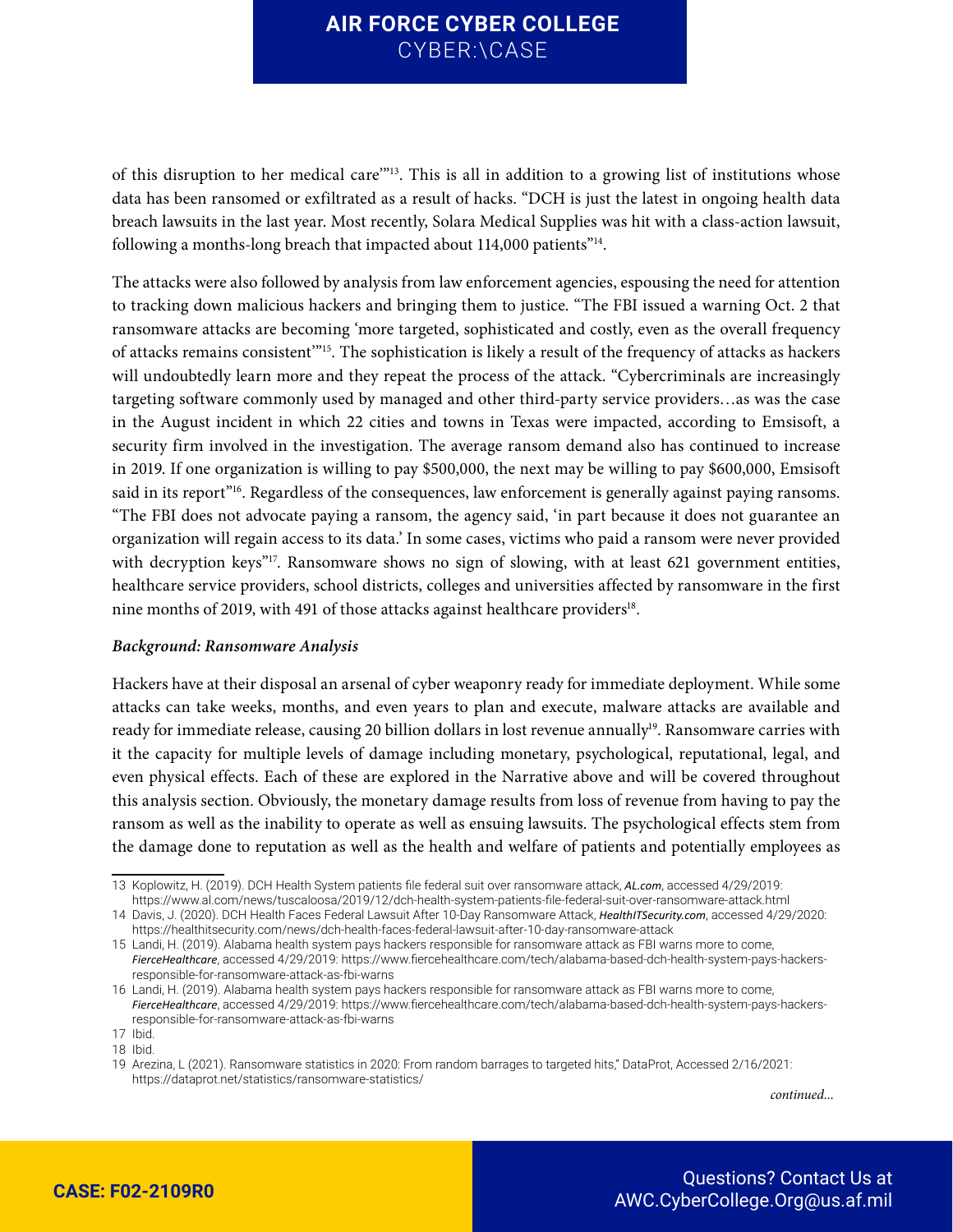well. The legal ramifications are vast as denial of healthcare and the potential loss of life are paramount. Also, the physical effects of anything from chronic illness to dismemberment can potentially occur. This cyber attack vehicle is virtually ubiquitous, being used by hackers from nation-state actors all the way down to the range of petty criminals. With these facts in mind, let us explore the meaning, mode, methods, and malefactors of this vicious cyber tool.

#### *Ransomware Meaning*

Morse and Ramsay (2017) define ransomware as "malware that encrypts data in a host computer or mobile device with the intent to exchange a ransom payment for the decryption key"<sup>20</sup>. As we saw in the narrative above, hackers often use ransomware to extort hundreds of thousands of dollars in cryptocurrency from unsuspecting individuals and organizations (e.g., DCH Healthcare Systems). Ransomware is usually delivered through phishing emails with seemingly benign attachments such as Microsoft Word documents. However, when the recipient opens the attachment, embedded code is released and searches out files which it then encrypts. "Once encryption is complete, the ransomware will display an image on-screen with instructions for how the victim can remit a ransom to obtain a decryption code"<sup>21</sup>. The data that has been encrypted is still present. However, the code is necessary for complete restoral. While some data may be able to be restored from back-ups, it takes vast amounts of time for large entities like hospitals, health systems, and government agencies to restore the information. Even if the information is available for restoral, it might not be up-to-date or referenced properly, making retrieval and restoration impossible.

Several ransomware packages have been released over the years with varying levels of disruption. One of the most widely destructive ransomware attacks was(??) WannaCry. "WannaCry leveraged the EternalBlue vulnerability, which took over the news in May 2017 as a result of its inclusion in data leaked by the criminal syndicate known as The Shadow Brokers—a hacking group that has published several leaks of sensitive hacking tools originally developed by the National Security Agency (NSA)"22. With the combinatory power of EternalBlue and another malicious hacker tool named DoublePulsar, WannaCry spread extremely rapidly through the internet, infecting millions of users across 150 countries; a global ransomware phenomenon. Ransomware is an extremely powerful, albeit simple, tool that can be used widely and very effectively for illegal financial gain at the expense of innocents.

#### *Ransomware Mode*

Surprisingly, ransomware is not a tool relegated to only the hacker elite. Although the more potent forms are built by technically savvy hackers, there are numerous versions available to practically anyone with the money and the will to use them. "To expand their reach and operations, ransomware specialists offer their code and expertise to novice hackers online for a nominal fee, for no fee at all, or with a cut of any ransom

22 Ibid.

<sup>20</sup> Morse, E. and Ramsey, I. (2017). Navigating the Perils of Ransomware, *The Business Lawyer*, Vol. 72, No. 1 (WINTER 2016-2017), pp. 287-294.

<sup>21</sup> Harkins, M. and Freed, A. (2018). The Ransomware Assault on the Healthcare Sector, *Journal of Law & Cyber Warfare*, Vol. 6, No. 2 (Winter 2018), pp. 148-164.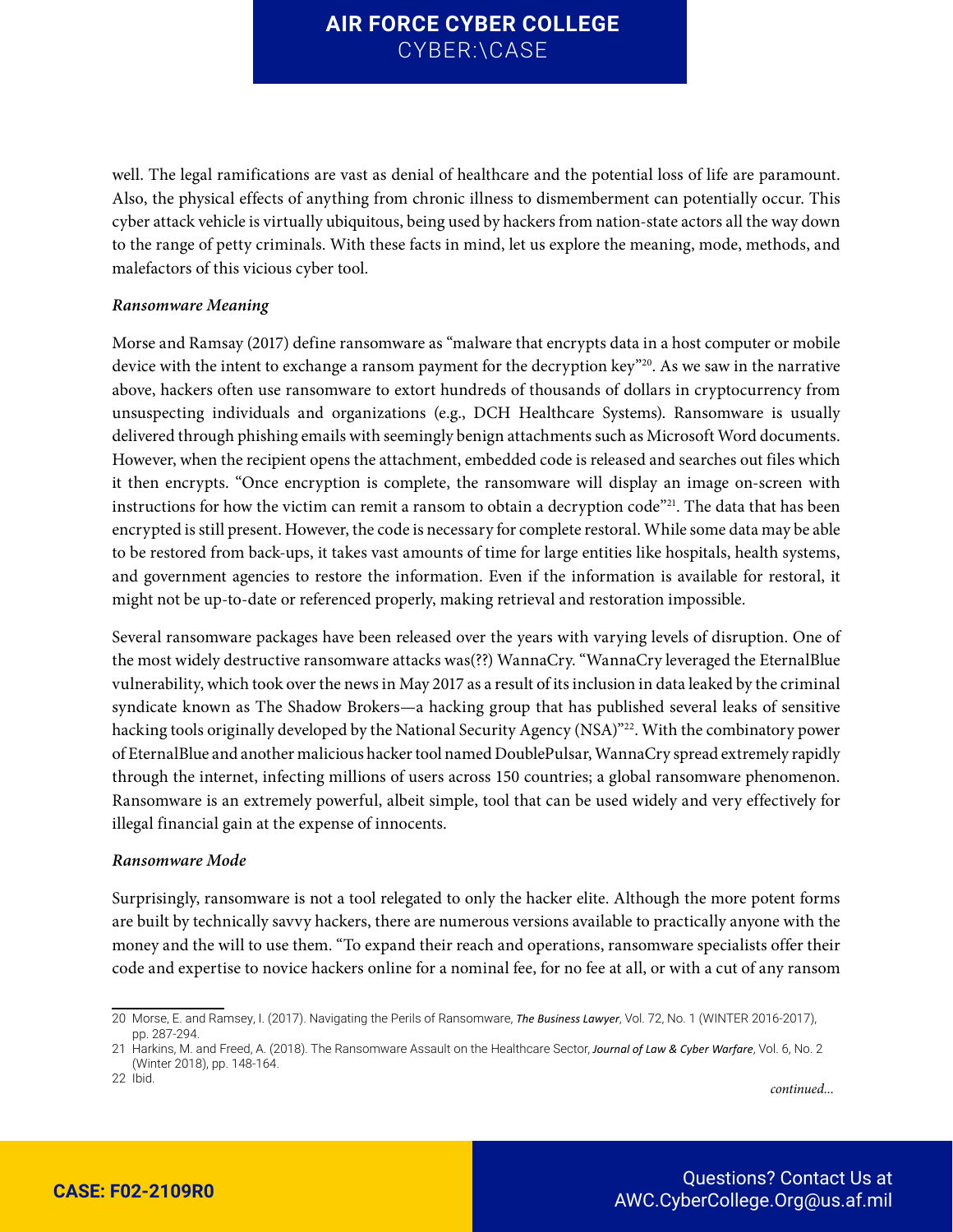obtained"<sup>23</sup>. Thus, the mode of ransomware hacking can start at a very low entry threshold with petty cybercriminals using it for fun, extortion, revenge, or smaller electronic payments. Coined Ransomware as a Service (RaaS), one such tool created for this purpose is Satan. "Satan's developers have posted the ransomware online, making it available for free to the public. Any would be cybercriminal with absolutely no programming skills can download and deploy Satan in just three easy steps, while also managing their ransomware campaigns in a central console hosted on the Satan developer page"<sup>24</sup>. These tools aren't just effective, but sophisticated, allowing their users to get more money and cause more damage quite rapidly.

Regardless of who commits ransomware attacks, the goal is almost always the same: money. But, how do the transactions between novice ransomware criminals and their elite counterparts take place without being tracked? How do the ransomware hackers receive their payments without being found and arrested? "Ransomware attacks often present a clear business case for payment. For example, hackers have targeted hospitals, effectively shutting down their operations by cutting off access to electronic patient records. In one case, system control was restored for the modest payment of \$17,000 worth of bitcoin"<sup>25</sup>. Bitcoin and other cryptocurrency operate on an encryption scheme called blockchain which offers layers of obfuscation for monetary transfer. Additionally, cryptocurrency can be transferred within Dark Web spaces such as The Onion Router (TOR) so named to indicate its multiple layers of obscuring encryption.

#### *Ransomware Methods*

The methodology used by transmitters of ransomware all basically come down to the principles of denial, disruption, and degradation of information. However, the effects of these malicious attacks can travel the spectrum of harm and engagement from petty theft all the way to the loss of infrastructure and human life. Case in point is the Tuscaloosa hospital attack which is considered by most cyber professionals to be an infrastructure attack<sup>26</sup>. The concept of operations for ransomware use generally revolves around centers of sustainment, power, and opportunity such as infrastructure. But, attacking a hospital or other healthcare organization directly is another level of danger since patients are involved. Some hospital shutdowns have gone on for weeks at a time as in the case of the Hollywood Presbyterian Hospital in Los Angeles<sup>27</sup>. The pressure put on hospital staff and administrators during an event such as this is enormous, including loss of revenue, reputation, and potential lawsuits from patients and their families, not to mention potential loss of life as a result of the ransomware attack. "Successful attacks have effectively provided a diagnostic for failed practices and systems, and ransom payments may be viewed as a small price to pay for this diagnosis.

<sup>23</sup> Harkins, M. and Freed, A. (2018). The Ransomware Assault on the Healthcare Sector, *Journal of Law & Cyber Warfare*, Vol. 6, No. 2 (Winter 2018), pp. 148-164.

<sup>24</sup> Ibid.

<sup>25</sup> Morse, E. and Ramsey, I. (2017). Navigating the Perils of Ransomware, *The Business Lawyer*, Vol. 72, No. 1 (WINTER 2016-2017), pp. 287-294.

<sup>26</sup> Pfeifer, J. (2018). Preparing for Cyber Incidents with Physical Effects, *The Cyber Defense Review*, Vol. 3, No. 1 (SPRING 2018), pp. 27-34.

<sup>27</sup> Woods, B. (2017). Confronting Transatlantic Cybersecurity Challenges in the Internet of Things, *Atlantic Council*